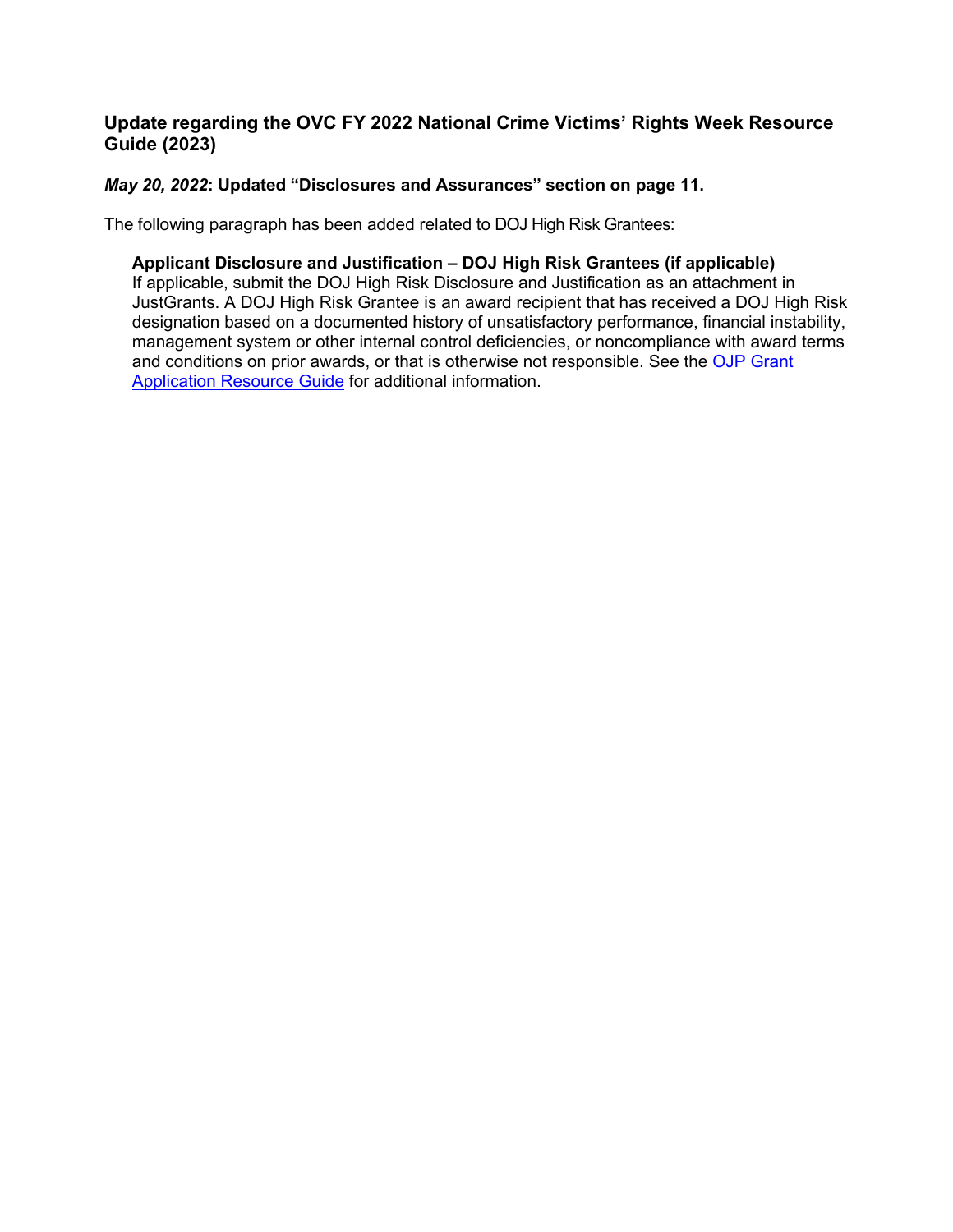OMB No. 1121-0329 Approval Expires 12/31/2023

U.S. Department of Justice Office of Justice Programs Office for Victims of Crime



## **OVC FY 2022 National Crime Victims' Rights Week Resource Guide (2023)**

| <b>Assistance Listing Number #</b>      | 16.582                 |
|-----------------------------------------|------------------------|
| <b>Grants.gov Opportunity Number:</b>   | O-OVC-2022-171330      |
| <b>Solicitation Release Date:</b>       | May 06, 2022 4:00 PM   |
| <b>Version:</b>                         | 2                      |
| <b>Grants.gov Deadline:</b>             | June 29, 2022 11:59 PM |
| <b>Application JustGrants Deadline:</b> | July 06, 2022 8:59 PM  |

#### **Overview**

The [U.S. Department of Justice](https://www.usdoj.gov/) (DOJ), [Office of Justice Programs](https://www.ojp.usdoj.gov/) (OJP), [Office for Victims of Crime](http://www.ovc.ojp.gov) (OVC) seeks applications for funding to develop the 2023 National Crime Victims' Rights Week (NCVRW) Resource Guide. This program furthers the DOJ's mission by producing a comprehensive kit that will serve as a resource for the victim services field in their efforts to heighten public awareness of crime victims' issues nationwide during NCVRW in April 2023 and throughout the year.

This solicitation incorporates the [OJP Grant Application Resource Guide](https://www.ojp.gov/funding/Apply/Resources/Grant-App-Resource-Guide.htm) by reference. The OJP Grant Application Resource Guide provides guidance to applicants to prepare and submit applications to OJP for funding. **If this solicitation expressly modifies any provision in the OJP Grant Application Resource Guide, the applicant is to follow the guidelines in this solicitation as to that provision.** 

This solicitation expressly modifies the OJP Grant Application Resource Guide by not incorporating the "Disclosure of Process Related to Executive Compensation" provisions in the "Application Attachments" section.

#### **Solicitation Categories**

This solicitation does not include Solicitation Categories.

#### **Eligible Applicants:**

Native American tribal organizations (other than Federally recognized tribal governments), Nonprofits having a 501(c)(3) status with the IRS, other than institutions of higher education, Nonprofits that do not have a 501(c)(3) status with the IRS, other than institutions of higher education

To advance Executive Order 13929 Safe Policing for Safe Communities, the Attorney General determined that all state, local, and university or college law enforcement agencies must be certified by an approved independent credentialing body or have started the certification process, to be eligible for FY 2022 DOJ discretionary grant funding. To become certified, the law enforcement agency must meet two mandatory conditions: (1) the agency's use-of-force policies adhere to all applicable federal, state, and local laws and (2) the agency's use-of-force policies prohibit chokeholds except in situations where use of deadly force is allowed by law. The certification requirement also applies to law enforcement agencies receiving DOJ discretionary grant funding through a subaward. For detailed information on this certification requirement, please visit <https://cops.usdoj.gov/SafePolicingEO>to access the Standards for Certification on Safe Policing for Safe Communities, the Implementation Fact Sheet, and the List of Designated Independent Credentialing Bodies.

All recipients and subrecipients (including any for-profit organization) must forgo any profit or management fee.

OVC may elect to fund applications submitted under this FY 2022 solicitation in future fiscal years, dependent on, among other considerations, the merit of the applications and the availability of appropriations.

> Page 1 of 17 O-OVC-2022-171330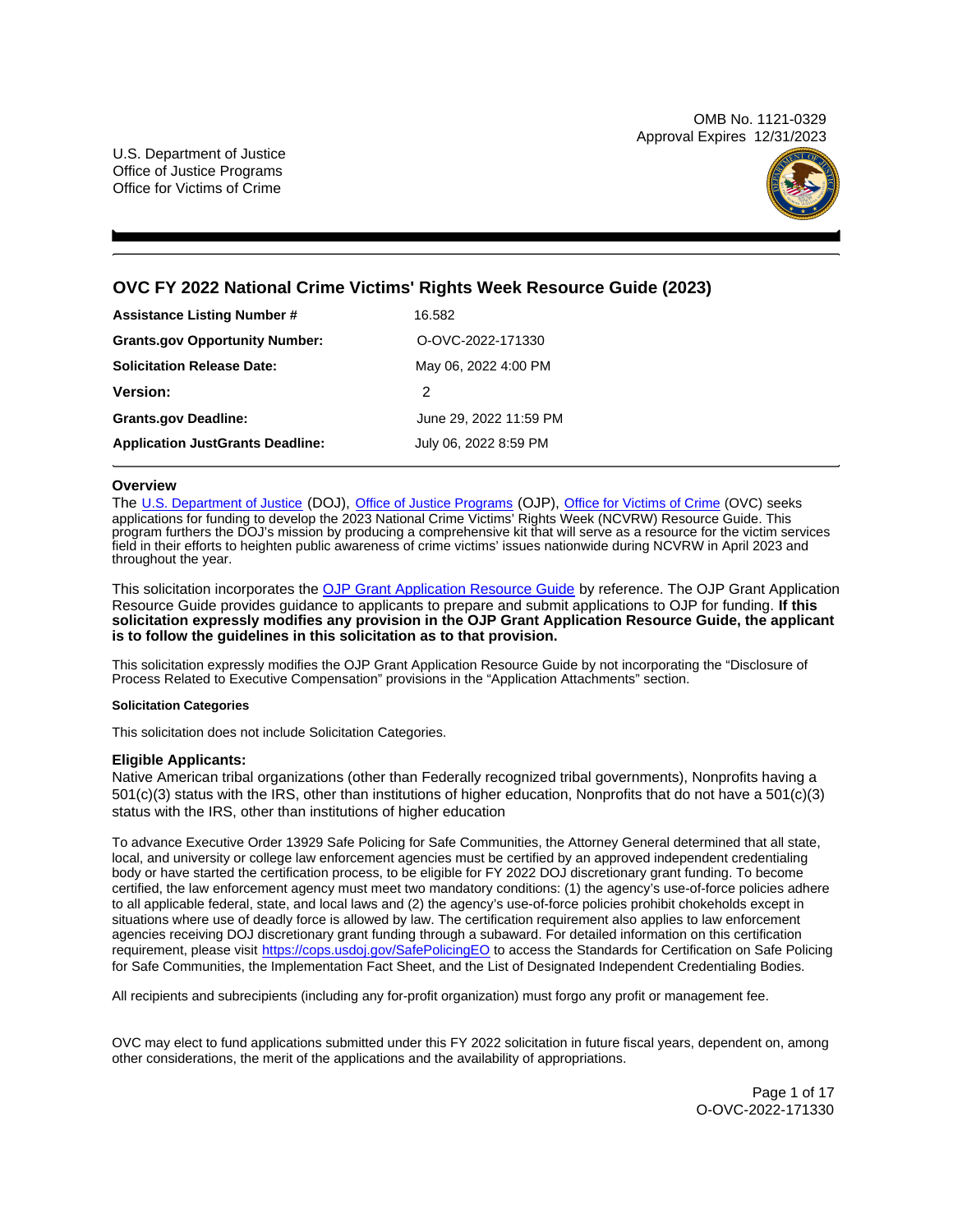## <span id="page-2-0"></span>**Contact Information**

For technical assistance with submitting the Application for Federal Assistance standard form (SF)-424 and a Disclosure of Lobbying Activities form (SF-LLL) in [Grants.gov,](https://Grants.gov) contact the [Grants.gov](https://Grants.gov) Customer Support Hotline at 800-518-4726, 606-545-5035, [Grants.gov Customer Support,](https://www.grants.gov/web/grants/support.html) or [support@grants.gov.](mailto:support@grants.gov) The [Grants.gov](https://Grants.gov) Support Hotline operates 24 hours a day, 7 days a week, except on federal holidays.

For technical assistance with submitting the full application in DOJ's Justice Grants System (JustGrants), contact the JustGrants Service Desk at 833-872-5175 or [JustGrants.Support@usdoj.gov.](mailto:JustGrants.Support@usdoj.gov) The JustGrants Service Desk operates 5 a.m. to 9 p.m. eastern time Monday-Friday and 9 a.m. to 5 p.m. Saturday, Sunday, and Federal holidays.

For assistance with any other requirements of this solicitation, contact the OJP Response Center by telephone at 800-851-3420 or TTY: 301-240-6310 (hearing impaired only), or by email at [grants@ncjrs.gov.](mailto:grants@ncjrs.gov) The OJP Response Center hours of operation are 10:00 a.m. to 6:00 p.m., eastern time Monday–Friday, and 10:00 a.m. to 8:00 p.m. on the solicitation closing date.

## **Submission Information**

Applications will be submitted to DOJ in two steps:

**Step 1:** The applicant must submit by the [Grants.gov](https://Grants.gov) deadline the required Application for Federal Assistance standard form (SF)-424 and a Disclosure of Lobbying Activities (SF-LLL) form when they register in [Grants.gov](https://Grants.gov)  at [https://www.grants.gov/web/grants/register.html.](https://www.grants.gov/web/grants/register.html) To register in [Grants.gov,](https://Grants.gov) the applicant will need to ensure that its System for Award Management (SAM) registration is current.

**Step 2:** The applicant must then submit the **full application,** including attachments, in JustGrants at [JustGrants.usdoj.gov.](https://justicegrants.usdoj.gov/) To be considered timely, the full application must be submitted in JustGrants by the JustGrants application deadline. OJP encourages applicants to review the "How to Apply" section in the [OJP](https://www.ojp.gov/funding/apply/ojp-grant-application-resource-guide#apply)  [Grant Application Resource Guide](https://www.ojp.gov/funding/apply/ojp-grant-application-resource-guide#apply) and the [JustGrants website](https://justicegrants.usdoj.gov/news) for more information, resources, and training.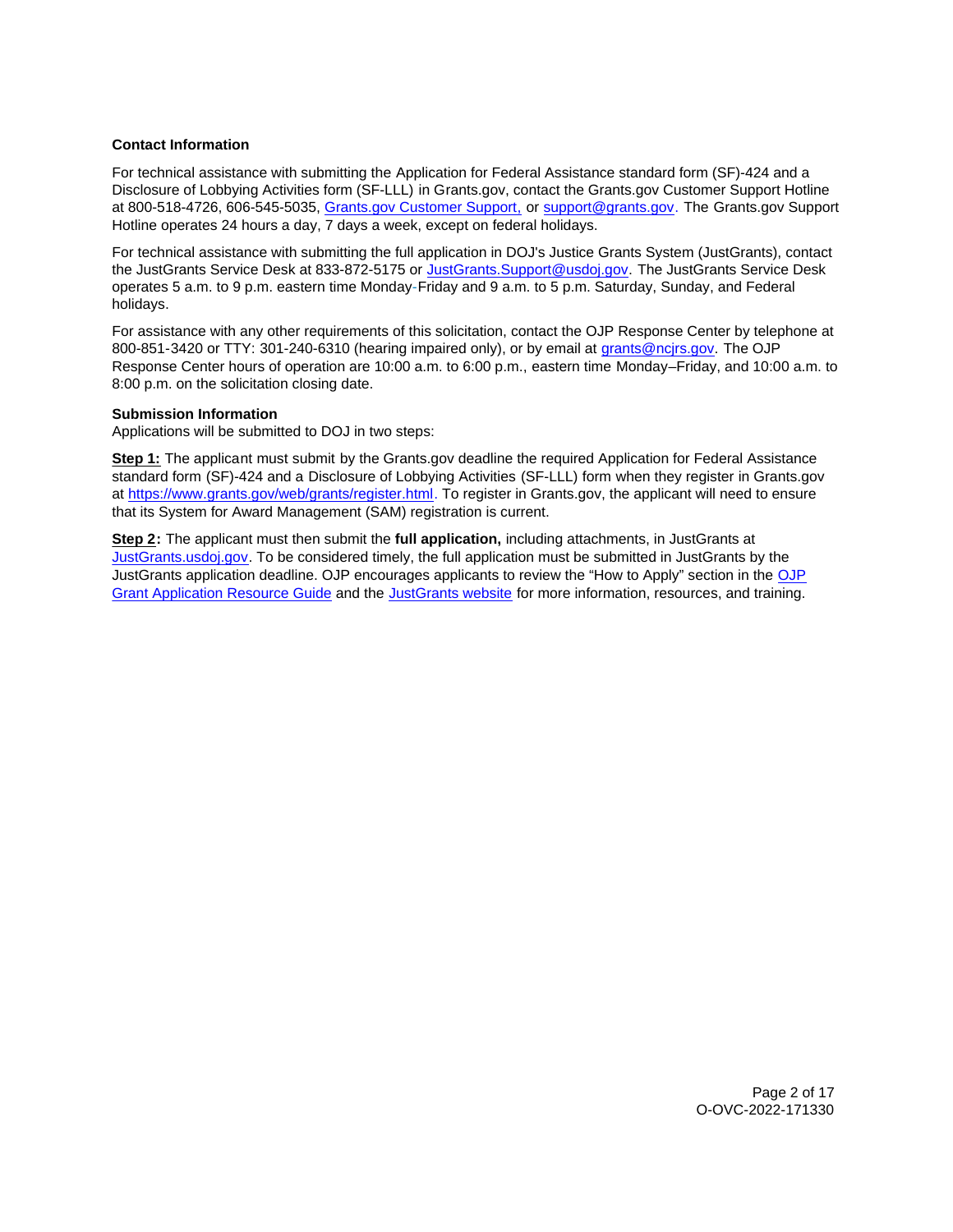# **Contents**

| Contact Information                                                                            | $\mathbf{2}$    |
|------------------------------------------------------------------------------------------------|-----------------|
| <b>Program Description</b>                                                                     | 5               |
| Overview                                                                                       | 5               |
| <b>Statutory Authority</b>                                                                     | 5               |
| Specific Information                                                                           | $\mathbf 5$     |
| Goals, Objectives, Deliverables, and Timeline                                                  | 5               |
| Evidence-Based Programs or Practices                                                           | 6               |
| Information Regarding Potential Evaluation of Programs and Activities                          | 6               |
| <b>Federal Award Information</b>                                                               | 6               |
| Awards, Amounts and Durations                                                                  | 6               |
| <b>Continuation Funding Intent</b>                                                             | $\overline{7}$  |
| Availability of Funds                                                                          | $\overline{7}$  |
| <b>Types of Awards</b>                                                                         | $\overline{7}$  |
| Financial Management and System of Internal Controls                                           | $\overline{7}$  |
| Cost Sharing or Matching Requirement                                                           | $\overline{7}$  |
| Pre-agreement Costs (also known as Pre-award Costs)                                            | $\overline{7}$  |
| Limitation on Use of Award Funds for Employee Compensation: Waiver                             | $\overline{7}$  |
| Prior Approval, Planning, and Reporting of Conference/Meeting/Training Costs                   | $\overline{7}$  |
| Costs Associated with Language Assistance (if applicable)                                      | $\overline{7}$  |
| <b>Eligibility Information</b>                                                                 | 8               |
| Application and Submission Information                                                         | 8               |
| Information to Complete the Application for Federal Assistance (SF-424)                        | 8               |
| Standard Applicant Information (JustGrants 424 and General Agency Information)                 | 8               |
| Proposal Abstract                                                                              | 8               |
| <b>Proposal Narrative</b>                                                                      | 8               |
| Goals, Objectives, Deliverables, and Timeline                                                  | 10              |
| <b>Budget and Associated Documentation</b>                                                     | 10              |
| Budget Worksheet and Budget Narrative (Web-based Form)                                         | 10              |
| Indirect Cost Rate Agreement (if applicable)                                                   | 10              |
| <b>Employee Compensation Waiver</b>                                                            | 10              |
| Financial Management Questionnaire (including applicant disclosure of high-risk status)        | 10              |
| Disclosure of Process Related to Executive Compensation                                        | 10              |
| <b>Additional Application Components</b>                                                       | 10              |
| <b>Curriculum Vitae or Resumes</b>                                                             | 10              |
| Research and Evaluation Independence and Integrity Statement                                   | 10              |
| Time-Task Plan                                                                                 | 10              |
| Disclosures and Assurances                                                                     | 11              |
| Disclosure of Lobbying Activities                                                              | 11              |
| <b>DOJ Certified Standard Assurances</b>                                                       | 11              |
| Applicant Disclosure of Duplication in Cost Items                                              | 11              |
| DOJ Certifications Regarding Lobbying; Debarment, Suspension and Other Responsibility Matters; |                 |
| and Drug-Free Workplace Requirements                                                           | 11              |
| How to Apply                                                                                   | 11              |
| Submission Dates and Time                                                                      | 11              |
| <b>Experiencing Unforeseen Technical Issues</b>                                                | 11              |
| Application Review Information                                                                 | 12 <sup>2</sup> |
| <b>Review Criteria</b>                                                                         | 12 <sup>2</sup> |
|                                                                                                |                 |

Page 3 of 17 O-OVC-2022-171330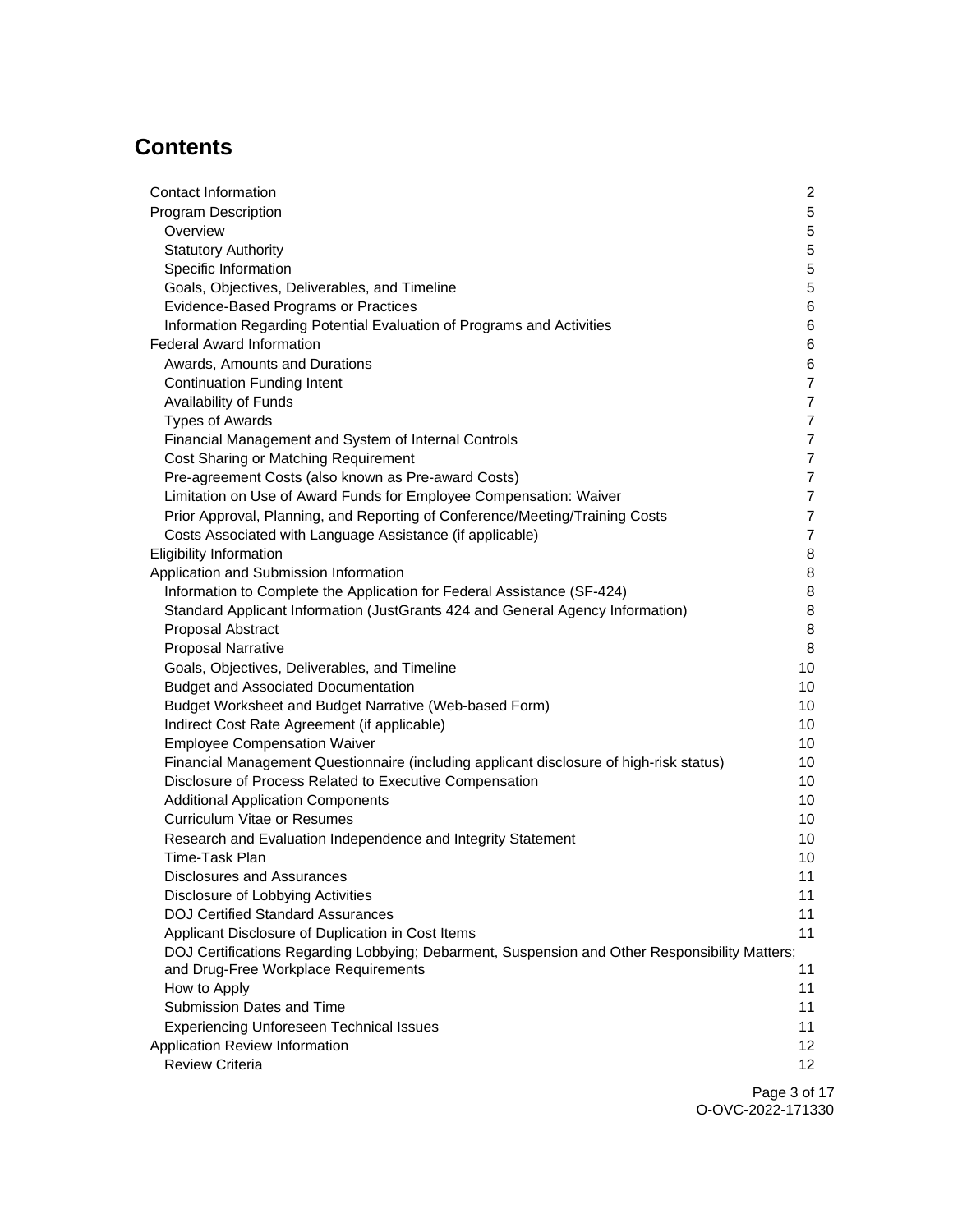| <b>Review Process</b>                                                   | 13 |
|-------------------------------------------------------------------------|----|
| <b>Federal Award Administration Information</b>                         | 13 |
| <b>Federal Award Notices</b>                                            | 13 |
| Administrative, National Policy, and Other Legal Requirements           | 13 |
| Information Technology (IT) Security Clauses                            | 13 |
| General Information about Post-Federal Award Reporting Requirements     | 14 |
| Federal Awarding Agency Contact(s)                                      | 14 |
| Other Information                                                       | 14 |
| Freedom of Information and Privacy Act (5 U.S.C. 552 and 5 U.S.C. 552a) | 14 |
| Provide Feedback to OJP                                                 | 14 |
| <b>Performance Measures</b>                                             | 14 |
| <b>Application Checklist</b>                                            | 15 |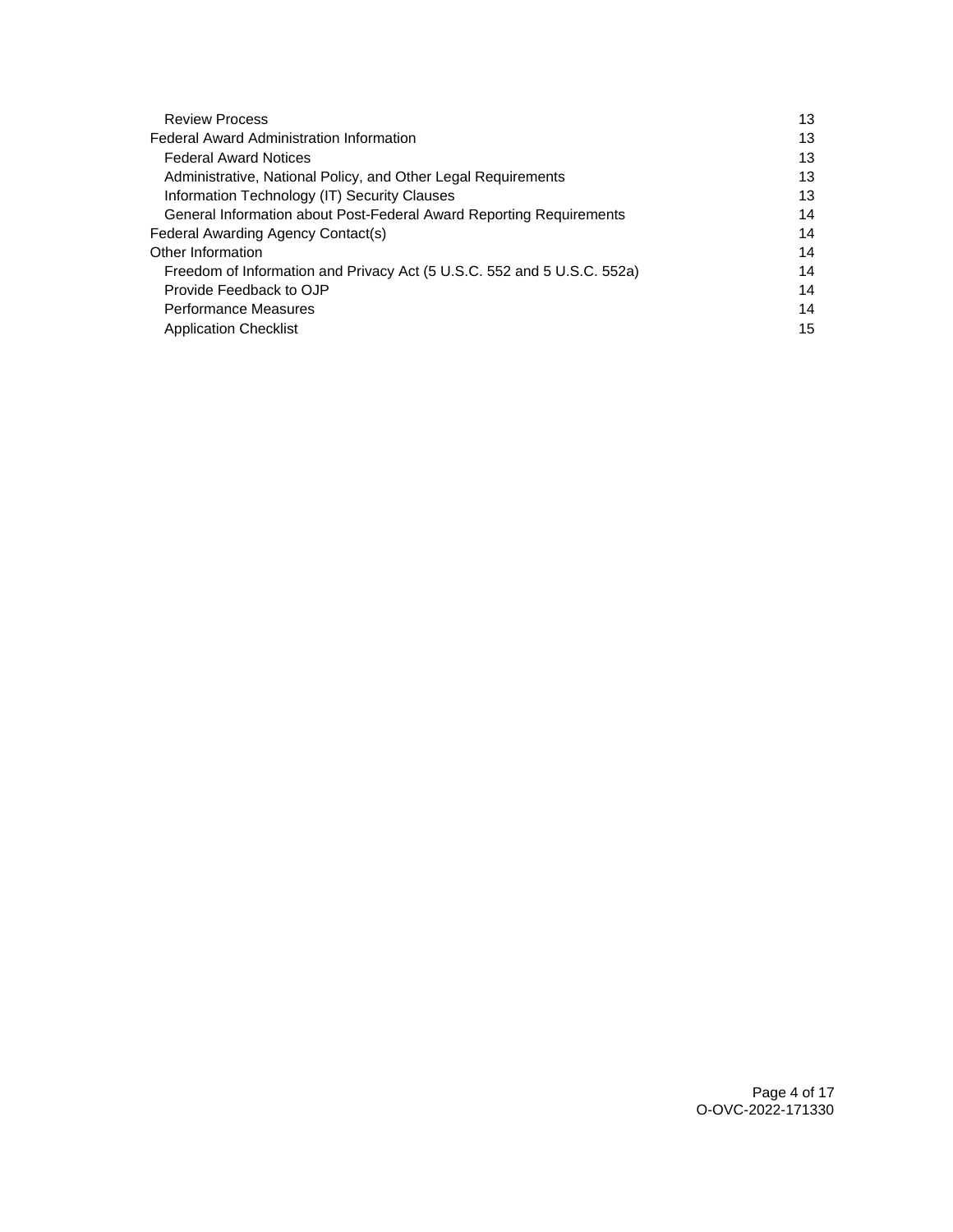## <span id="page-5-0"></span>**Program Description**

#### **Overview**

OJP is committed to advancing work that promotes civil rights and racial equity, increases access to justice, supports crime victims and individuals impacted by the justice system, strengthens community safety and protects the public from crime and evolving threats and builds trust between law enforcement and the community.

This cooperative agreement will support the development of a comprehensive guide for the crime victims' advocacy field to increase public awareness of crime victim issues nationwide during National Crime Victims' Rights Week (NCVRW) in April 2023, and throughout the year, and begin preparations for the 2024 NCVRW theme narrative.

#### **Statutory Authority**

34 U.S.C. § 20103(c)(1)(A)

## **Specific Information**

Each April since 1981, NCVRW has been formally designated and commemorated at the federal level. The federal observance coincides with rallies, vigils, and public awareness campaigns staged in communities throughout the Nation. The widespread observance of the event presents a unique opportunity to articulate a consistent and unified message about the plight of our Nation's crime victims, and to draw attention to the work of advocates and activists who assist them.

Since 1986, the NCVRW Resource Guide has been developed annually to assist victims, survivors, advocates, and communities in planning and preparing for their own local NCVRW commemoration each spring. The Resource Guide is released each winter so that the victim services field can plan for local NCVRW events to be held during the month of April. It includes valuable information on how to develop a public awareness campaign and use social media effectively and how to work with the media and develop partnerships to expand the reach of the campaign. The Resource Guide also features important landmarks impacting the victims field over the past three decades, a variety of camera-ready public awareness posters, and customizable artwork templates.

The NCVRW theme is selected by OVC with input from national victim service organizations throughout the country and the victims field. The theme changes annually to reflect current issues facing crime victims and the victims field, or to commemorate major milestones of the crime victims' rights movement. The theme directs the look and feel of the Resource Guide, which includes artwork developed to convey the NCVRW theme each year. Through this cooperative agreement, OVC will continue to provide this resource to the victims field to aid community efforts to generate greater awareness among crime victims, survivors, and allied professionals about victims' rights and services.

#### **Goals, Objectives, Deliverables, and Timeline**

## **Goals**

The goal of this cooperative agreement is to increase public awareness of crime victim issues nationwide during NCVRW in April 2023 and throughout the year.

## **Objectives**

Objective 1: Conceptualize, develop, and produce a user-friendly Resource Guide for victim service providers, victim advocates, allied professionals, and the general public to use in 2023.

Objective 2: Develop and submit a theme narrative for 2024.

**Deliverables** 

Page 5 of 17 O-OVC-2022-171330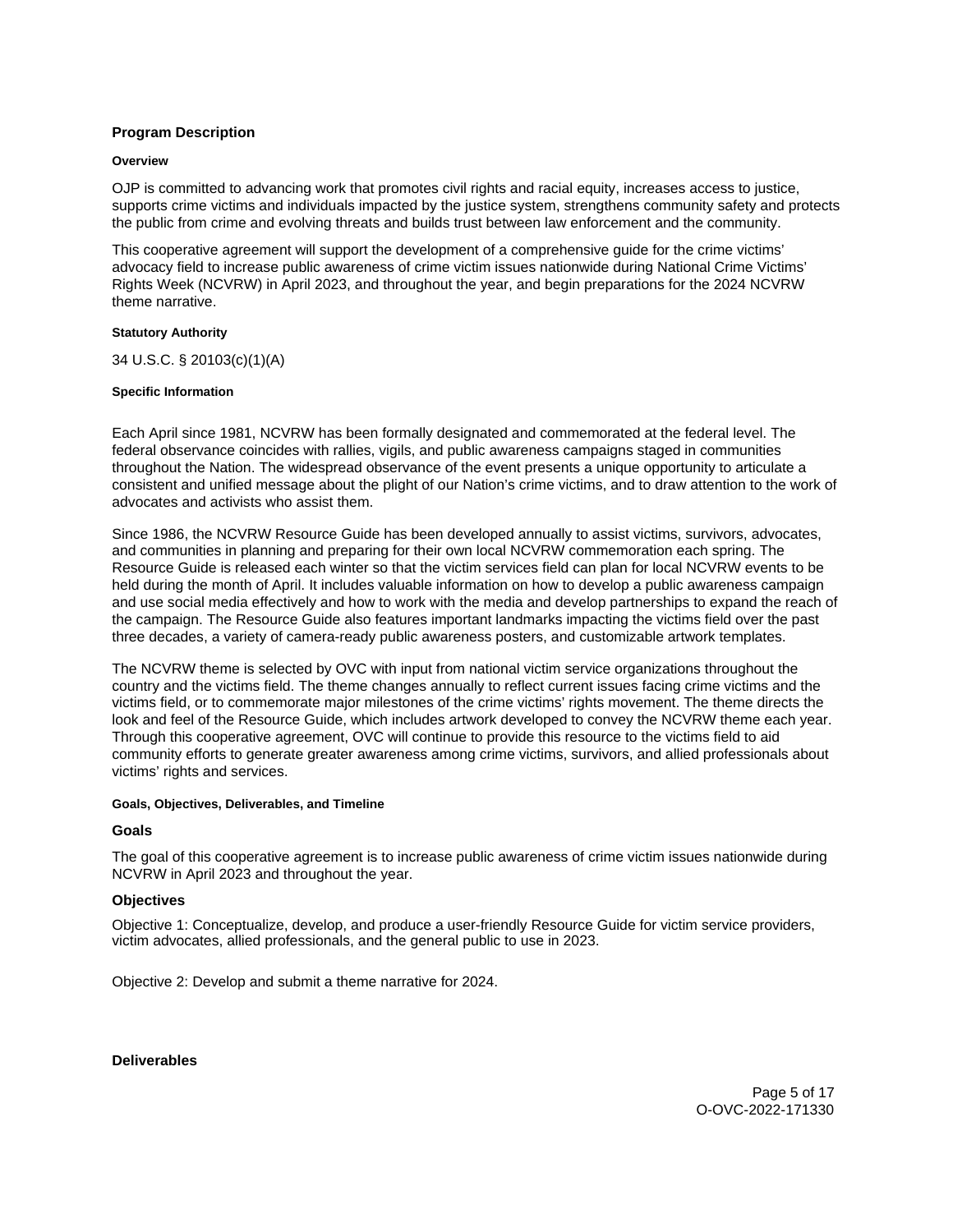<span id="page-6-0"></span>OVC will provide the successful applicant with the approved 2023 theme and theme narrative. The 2023 theme will be reflected throughout the 2023 Resource Guide. All content shall be developed for online dissemination to the crime victims field.

The applicant awarded funding under this cooperative agreement will work in close coordination and consultation with OVC in all aspects of the development of the Resource Guide. Project activities and deliverables include the following:

- 1. Create camera-ready artwork for the annual NCVRW theme. This entails working closely with designated OVC staff to develop artistic concepts that graphically depict the NCVRW theme as identified by OVC, to be used for the theme poster and collateral Resource Guide materials. The applicant should plan for a minimum of three rounds of designs and revisions to the original concepts, as requested by OVC.
- 2. Attend regular meetings with OVC project staff to review and discuss NCVRW Resource Guide components and content.
- 3. Develop a detailed week-by-week time-task plan with steps for program development, implementation, and evaluation that designates staff responsible for the implementation of each task. The plan shall include all major tasks (e.g., project kickoff meeting; public awareness poster development, design, and presentation to OVC; Resource Guide content development; OVC review and feedback on all Resource Guide content; and evaluation of the usefulness of the Resource Guide by users). OVC anticipates that all final content will be delivered to OVC by November 30, 2022; however, the actual date may vary depending on the date of the grant award.
- 4. Develop the written content of the Resource Guide. All final written material must be professionally edited prior to its submission.
- 5. Deliver camera-ready Resource Guide files and 508-compliant PDF files to OVC for posting to the Resource Guide website for download by the field. The content developer must also provide alternative tag descriptions for any images, charts, or other graphics that appear throughout the Resource Guide. Close coordination with OVC or its designee is required for this task.
- 6. Develop an evaluation to measure Resource Guide user satisfaction that includes a plan for soliciting feedback. The evaluation should also capture ways in which the Resource Guide was used by the field to heighten public awareness of crime victim issues.
- 7. Deliver the results of an intellectual property search on the NCVRW theme and artwork.
- 8. Develop and submit at least three options for the 2024 theme statement from which OVC will select the 2024 theme.
- 9. Develop a written narrative that explains the message of the OVC-selected 2024 NCVRW theme.

The Goals, Objectives, and Deliverables are directly related to the performance measures that show the completed work's results, as discussed in the "Application and Submission Information" section.

#### **Evidence-Based Programs or Practices**

OJP strongly encourages the use of data and evidence in policymaking and program development for criminal justice, juvenile justice, and crime victim services. For additional information and resources on evidence-based programs or practices, see the [OJP Grant Application Resource Guide.](https://www.ojp.gov/funding/apply/ojp-grant-application-resource-guide#evidence-based)

## **Information Regarding Potential Evaluation of Programs and Activities**

OJP may conduct or support an evaluation of the programs and activities funded under this solicitation. For additional information, see the [OJP Grant Application Resource Guide](https://www.ojp.gov/funding/apply/ojp-grant-application-resource-guide#potential-evaluation) section entitled "Information Regarding Potential Evaluation of Programs and Activities."

## **Federal Award Information**

## **Solicitation Categories**

This solicitation does not include Solicitation Categories.

#### **Awards, Amounts and Durations**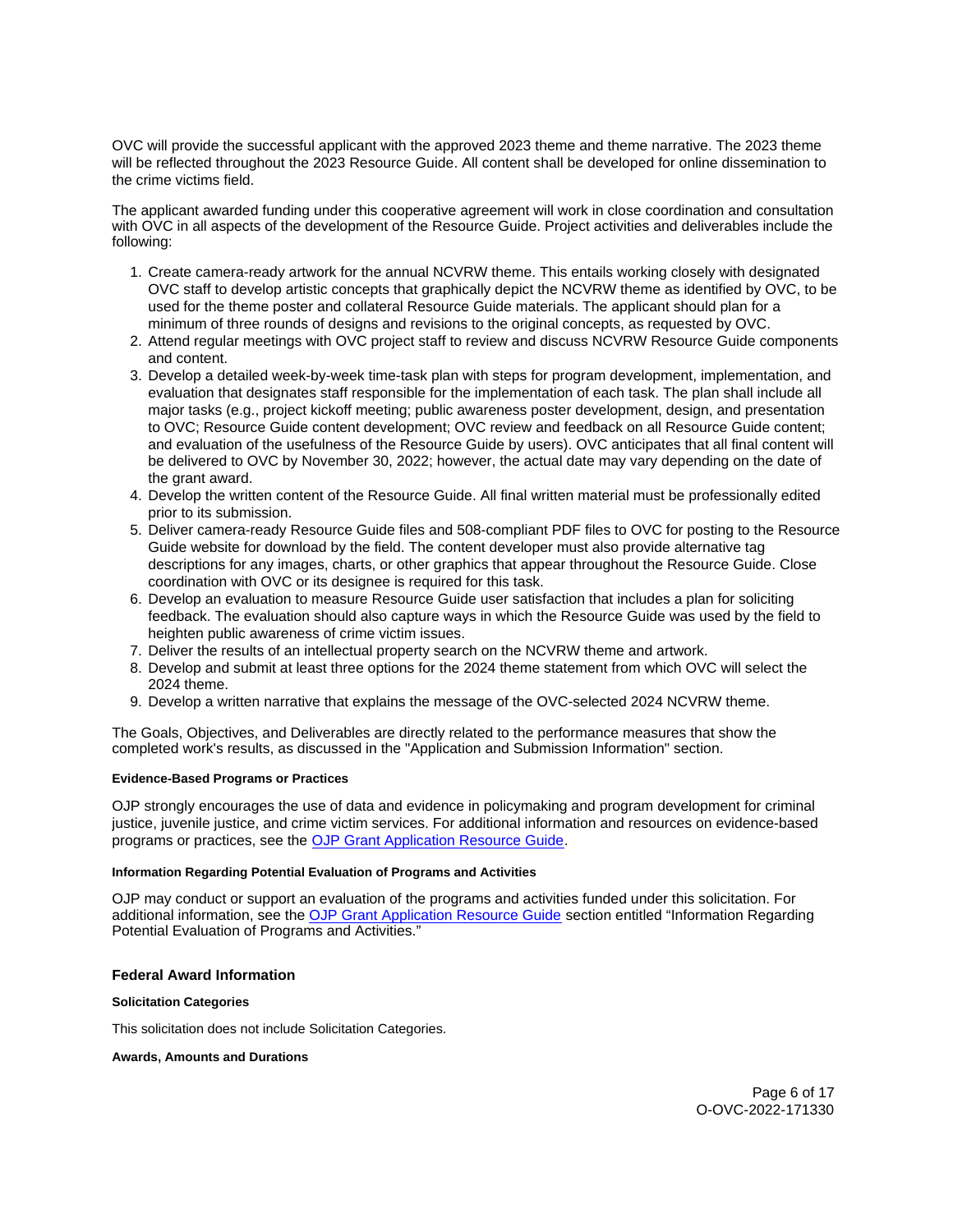1

<span id="page-7-0"></span>**Anticipated Number of Awards Anticipated Maximum Dollar Amount of Awards**  \$[400,000.00](https://400,000.00)

10/1/22 12:00 AM 18

**Period of Performance Start Date**  Period of Performance Duration (Months)

**Anticipated Total Amount to be Awarded Under Solicitation**  [\\$400,000.00](https://400,000.00) 

#### **Continuation Funding Intent**

OVC may, in certain cases, provide additional funding in future years to awards made under this solicitation through continuation awards. OJP will consider, among other factors, OJP's strategic priorities, a recipient's overall management of the award, and the award-funded work's progress, when making continuation award decisions.

#### **Availability of Funds**

This solicitation, and awards (if any are made) under this solicitation, are subject to the availability of appropriated funds and to any modifications or additional requirements that may be imposed by the agency or by law. In addition, nothing in this solicitation is intended to, and does not, create any right or benefit, substantive or procedural, enforceable at law or in equity by any party against the United States, its departments, agencies, or entities, its officers, employees, or agents, or any other person.

#### **Types of Awards**

OVC expects to make awards under this solicitation as cooperative agreements, which provide for OJP to have substantial involvement in carrying out award activities. See the "Administrative, National Policy, and Other Legal Requirements" section of the [OJP Grant Application Resource Guide](https://www.ojp.gov/funding/apply/ojp-grant-application-resource-guide#administrative) for additional information.

#### **Financial Management and System of Internal Controls**

Award recipients and subrecipients (including recipients or subrecipients that are pass-through entities) must, as described in the Part 200 Uniform Requirements as set out at 2 C.F.R. 200.303, comply with standards for financial and program management. See the [OJP Grant Application Resource Guide](https://www.ojp.gov/funding/apply/ojp-grant-application-resource-guide#fm-internal-controls) for additional information.

#### **Cost Sharing or Matching Requirement**

This solicitation does not require a match.

#### **Pre-agreement Costs (also known as Pre-award Costs)**

See the [OJP Grant Application Resource Guide](https://www.ojp.gov/funding/apply/ojp-grant-application-resource-guide#pre-agreement-costs) information on Pre-agreement Costs (also known as Pre-award Costs).

#### **Limitation on Use of Award Funds for Employee Compensation: Waiver**

See the [OJP Grant Application Resource Guide](https://www.ojp.gov/funding/apply/ojp-grant-application-resource-guide#limitation-use-award) information on the Limitation on Use of Award Funds for Employee Compensation; Waiver.

## **Prior Approval, Planning, and Reporting of Conference/Meeting/Training Costs**

See the [OJP Grant Application Resource Guide](https://www.ojp.gov/funding/apply/ojp-grant-application-resource-guide#prior-approval) for information on Prior Approval, Planning, and Reporting of Conference/Meeting/Training Costs.

#### **Costs Associated with Language Assistance (if applicable)**

See the [OJP Grant Application Resource Guide](https://www.ojp.gov/funding/apply/ojp-grant-application-resource-guide#costs-associated) for information on Costs Associated with Language Assistance.

Page 7 of 17 O-OVC-2022-171330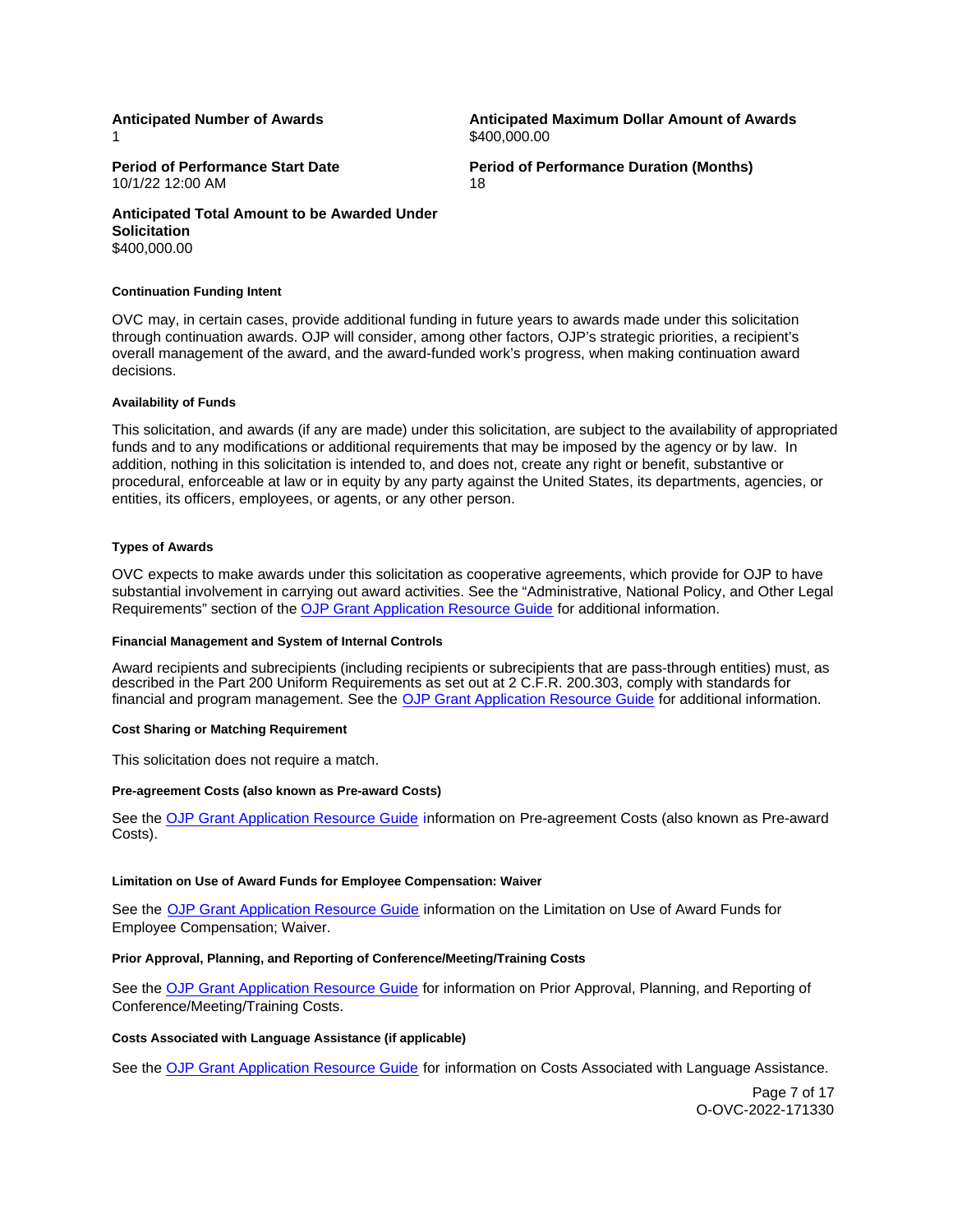## <span id="page-8-0"></span>**Eligibility Information**

For eligibility information, see the solicitation cover page.

For information on cost sharing or match requirements, see the "Federal Award Information" section.

## **Application and Submission Information**

## **Content of Application Submission**

The following application elements **must** be included in the application to meet the basic minimum requirements to advance to peer review and receive consideration for funding:

- Proposal Abstract
- Proposal Narrative
- Budget Worksheet and Budget Narrative (Web-based Form) (The web-based form includes the budget details and the budget narrative.)

See the "Application Elements and Formatting Instructions" section of the [OJP Grant Application Resource Guide](https://www.ojp.gov/funding/apply/ojp-grant-application-resource-guide#application-elements)  for information on what happens to an application that does not contain all the specified elements or is nonresponsive to the scope of the solicitation.

#### **Information to Complete the Application for Federal Assistance (SF-424)**

The SF-424 must be submitted in [Grants.gov.](https://Grants.gov) The SF-424 is a required standard form used as a cover sheet for submission of pre-applications, applications, and related information. See the [OJP Grant Application Resource](https://www.ojp.gov/funding/apply/ojp-grant-application-resource-guide#complete-application)  [Guide](https://www.ojp.gov/funding/apply/ojp-grant-application-resource-guide#complete-application) for additional information on completing the SF-424.

In Section 8F. of the SF-424, please include the name and contact information of the individual **who will complete the application in JustGrants**. JustGrants will use this information (email address) to assign the application to this user in JustGrants.

**Intergovernmental Review:** This solicitation ("funding opportunity") **is not** subject to [Executive Order 12372.](https://www.archives.gov/federal-register/codification/executive-order/12372.html) (In completing the SF-424, an applicant is to answer question 19 by selecting "Program is not covered by E.O. 12372.")

#### **Standard Applicant Information (JustGrants 424 and General Agency Information)**

The Standard Applicant Information section of the JustGrants application is pre-populated with the SF-424 data submitted in [Grants.gov](https://Grants.gov). The applicant will need to review the Standard Applicant Information in JustGrants and make edits as needed. Within this section, the applicant will need to: add zip codes for areas affected by the project; confirm its Authorized Representative; and verify and confirm the organization's unique entity identifier, legal name, and address.

#### **Proposal Abstract**

A proposal abstract (no more than 400 words) summarizing the proposed project, including the purpose of the project, primary activities, expected outcomes, the service area, intended beneficiaries and subrecipients (if known), will be completed in the JustGrants web-based form. This abstract should be written in the third person and will be made publicly available on the OJP website if the project is awarded.

#### **Proposal Narrative**

The proposal narrative should be submitted as an attachment in JustGrants. The attached document should be double-spaced, using a standard 12-point font; have no less than 1-inch margins; and should not exceed 25 pages. Pages should be numbered and submitted as an attachment. If the proposal narrative fails to comply with these length restrictions, OVC may consider such noncompliance in peer review and in final award decisions.

> Page 8 of 17 O-OVC-2022-171330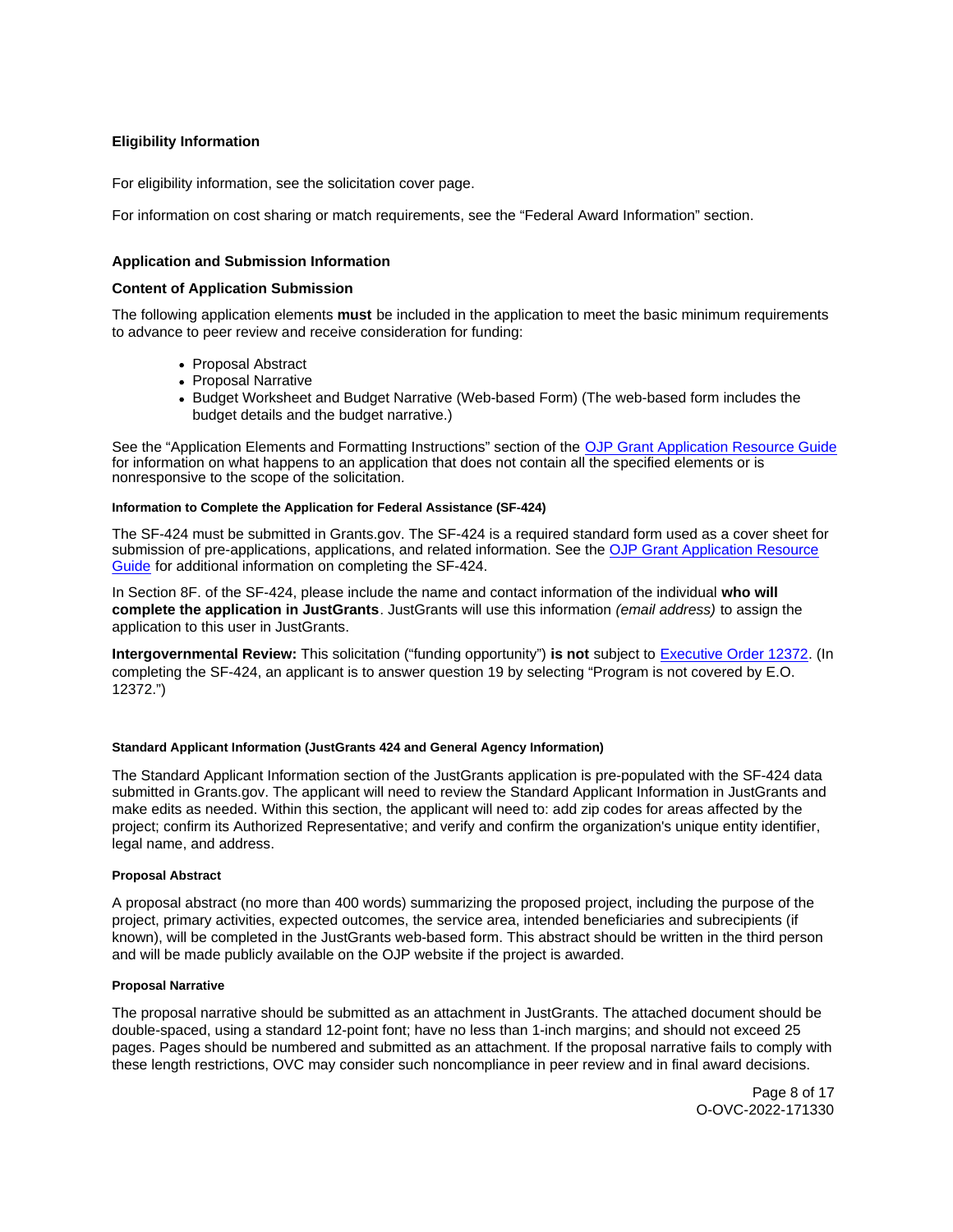The following sections must be included as part of the proposal narrative:

a. Description of the Issue

The description of the issue must describe the need for the project and provide a clear statement of how funding will support the project's value to the victims field by meeting a stated goal.

b. Project Design and Implementation

The Project Design and Implementation plan must describe the project strategy and discuss how the strategy will address the identified problems and support the goals and objectives. The applicant's strategy or design must include a description of project phases, tasks, activities, and staff responsibilities, and clear descriptions of interim deliverables and final products. It must include a time-task plan that clearly identifies objectives, major activities, and products for the duration of the project period. The applicant must describe the strategy, tasks, and time-task plan for developing the product.

As a separate attachment, the time-task plan is not subject to the page limitations of the proposal narrative. This plan must include the designation of organization responsibility, a schedule for the completion of the activities, and the submission of finished products.

In preparing the time-task plan, the applicants should make certain that all project activities will occur within the proposed project period. The plan also must provide for the submission of financial and progress reports.

c. Capabilities and Competencies

The application must include a clear description of the applicant's management structure. Applicants must include a description of the current and proposed professional staff members' unique qualifications that will enable them to fulfill their grant responsibilities.

The applicant must describe how the program will be managed and include an organizational chart or information describing the roles and responsibilities of key organization and functional components and personnel. The applicant must also include a list of personnel responsible for managing and implementing the major stages of the project. If additional staff will be hired to complete the project, the applicant should identify the selection criteria. Applicants should also provide detailed information about staff committed to working on the project contingent on receipt of funding.

d. Plan for Collecting the Data Required for this Solicitation's Performance Measures

This section must include the following information:

- 1. A plan for collecting all the performance measures data required by this solicitation.
- 2. A description of the qualifications of the key staff who will be responsible for collecting data and reporting performance measures in JustGrants.

Note: Applicants are **not** required to submit performance data with the application. Rather, performance measure information is included as an alert that successful applicants will be required to submit performance data as part of each award's reporting requirements.

OJP will require each successful applicant to submit regular performance data that show the completed work's results. The performance data directly relate to the goals, objectives, and deliverables identified in the "Goals, Objectives, and Deliverables" discussion. Applicants can visit OJP's performance measurement page at [www.ojp.gov/performance](https://www.ojp.gov/performance) for an overview of performance measurement activities at OJP.

A list of performance measure questions is available under the "Performance Measures" section.

OVC will require award recipients to submit performance measure data and performance reports in JustGrants. OVC will provide further guidance on the post-award submission process, if selected for award.

## **Note on Project Evaluations**

An applicant that proposes to use award funds through this solicitation to conduct project evaluations must follow the guidance in the "Note on Project Evaluations" section in the [OJP Grant Application Resource Guide.](https://www.ojp.gov/funding/apply/ojp-grant-application-resource-guide#project-evaluations)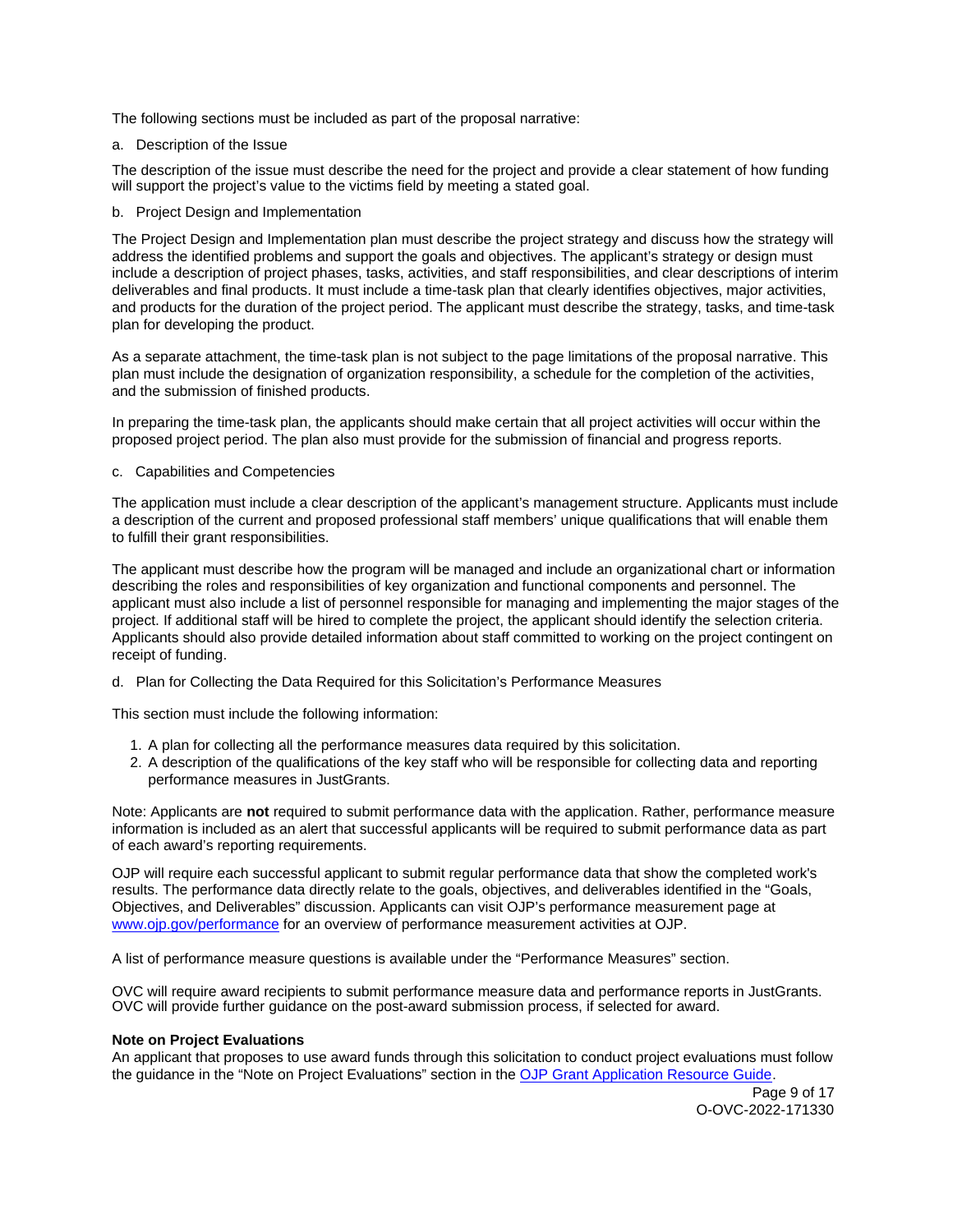#### <span id="page-10-0"></span>**Goals, Objectives, Deliverables, and Timeline**

Applicants will submit the program's goals, objectives, deliverables, and timelines in the JustGrants web-based form.

#### **Budget and Associated Documentation**

#### **Budget Worksheet and Budget Narrative (Web-based Form)**

The applicant will complete the JustGrants web-based budget form. See the [OJP Grant Application Resource](https://www.ojp.gov/funding/apply/ojp-grant-application-resource-guide#budget-prep)  [Guide](https://www.ojp.gov/funding/apply/ojp-grant-application-resource-guide#budget-prep) for additional information.

#### **Indirect Cost Rate Agreement (if applicable)**

The applicant will submit its indirect cost rate agreement by uploading it as an attachment in JustGrants. See the [OJP Grant Application Resource Guide](https://www.ojp.gov/funding/apply/ojp-grant-application-resource-guide#indirect-cost) for additional information.

#### **Employee Compensation Waiver**

See the [OJP Grant Application Resource Guide](https://www.ojp.gov/funding/apply/ojp-grant-application-resource-guide#limitation-use-award) for information on the Limitation on Use of Award Funds for Employee Compensation; Waiver.

#### **Financial Management Questionnaire (including applicant disclosure of high-risk status)**

The applicant will download the questionnaire, complete it, and submit it by uploading it as an attachment in JustGrants. See the [OJP Grant Application Resource Guide](https://www.ojp.gov/funding/apply/ojp-grant-application-resource-guide#fm-internal-controls-questionnaire) for the link to the questionnaire and additional information.

#### **Disclosure of Process Related to Executive Compensation**

This solicitation expressly modifies the OJP Grant Application Resource Guide by not incorporating its "Disclosure of Process Related to Executive Compensation" provisions. Applicants to this solicitation are not required to provide this disclosure.

#### **Additional Application Components**

Applicants will attach the additional requested documentation in JustGrants.

#### **Curriculum Vitae or Resumes**

See the "Capabilities and Competencies" section in the Proposal Narrative for details on what this attachment should include.

#### **Research and Evaluation Independence and Integrity Statement**

If an application proposes research (including research and development) and/or evaluation, the applicant must demonstrate research/evaluation independence and integrity, including appropriate safeguards, before it may receive award funds. The applicant will submit documentation of its research and evaluation independence and integrity by uploading it as an attachment in JustGrants. For additional information, see the [OJP Grant Application](https://www.ojp.gov/funding/apply/ojp-grant-application-resource-guide#research-evaluation)  [Resource Guide.](https://www.ojp.gov/funding/apply/ojp-grant-application-resource-guide#research-evaluation)

#### **Time-Task Plan**

See the "Project Design and Implementation" section in the Proposal Narrative for details on what this attachment should include.

> Page 10 of 17 O-OVC-2022-171330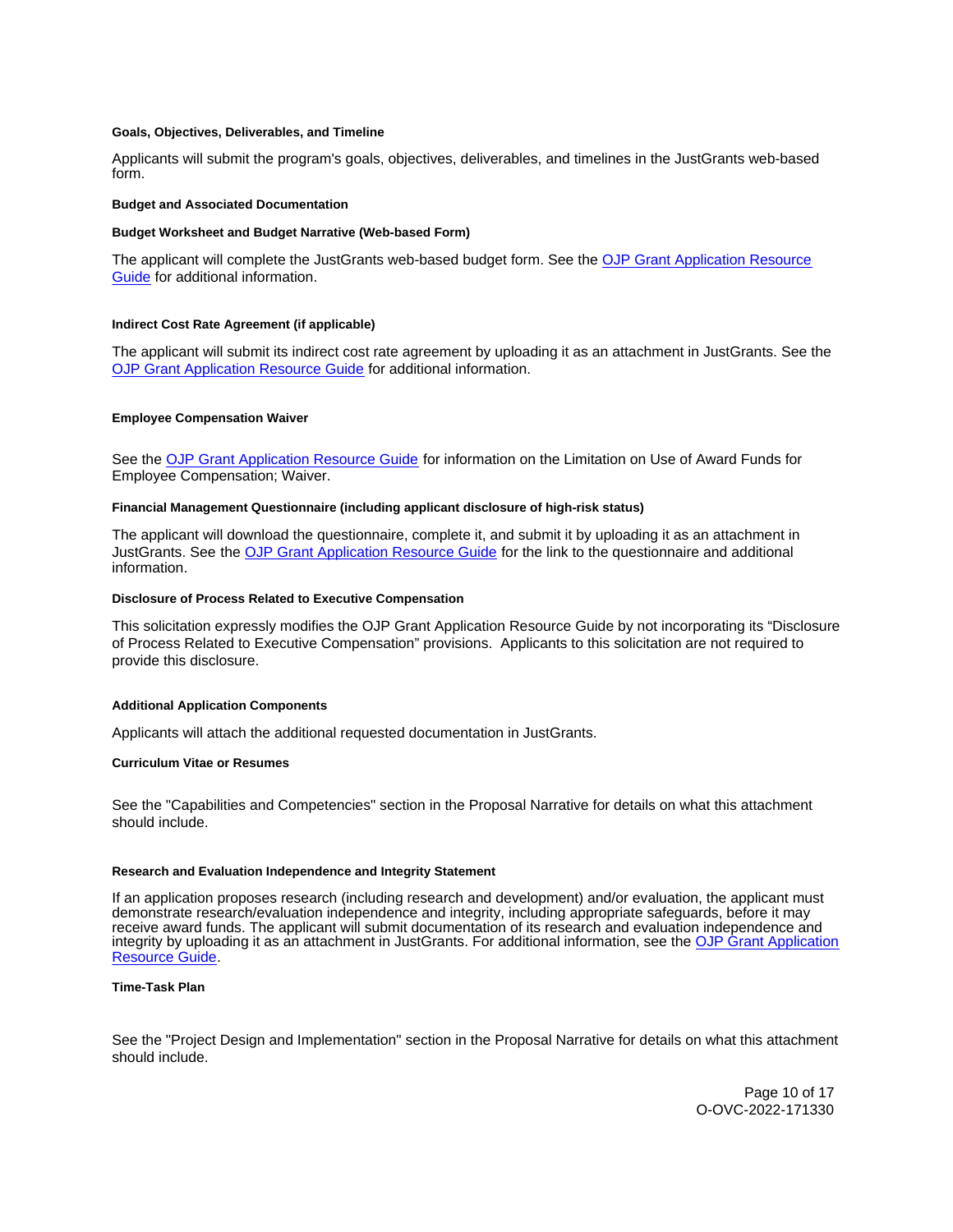#### <span id="page-11-0"></span>**Disclosures and Assurances**

The applicant will address the following disclosures and assurances.

#### **Disclosure of Lobbying Activities**

Complete and submit the SF-LLL in [Grants.gov](https://Grants.gov). See the [OJP Grant Application Resource Guide](https://www.ojp.gov/funding/apply/ojp-grant-application-resource-guide#disclosure-lobby) for additional information.

#### **DOJ Certified Standard Assurances**

Review and accept the DOJ Certified Standard Assurances in JustGrants. See the [OJP Grant Application Resource](https://www.ojp.gov/funding/apply/ojp-grant-application-resource-guide#administrative)  [Guide](https://www.ojp.gov/funding/apply/ojp-grant-application-resource-guide#administrative) for additional information.

#### **Applicant Disclosure of Duplication in Cost Items**

Complete the JustGrants web-based Applicant Disclosure of Duplication in Cost Items form. See the [OJP Grant](https://www.ojp.gov/funding/apply/ojp-grant-application-resource-guide#applicant-disclosure-pending-applications)  [Application Resource Guide](https://www.ojp.gov/funding/apply/ojp-grant-application-resource-guide#applicant-disclosure-pending-applications) for additional information.

#### **DOJ Certifications Regarding Lobbying; Debarment, Suspension and Other Responsibility Matters; and Drug-Free Workplace Requirements**

Review and accept the DOJ Certified Certifications Regarding Lobbying; Debarment, Suspension and Other Responsibility Matters; Drug-Free Workplace Requirements; Law Enforcement and Community Policing in JustGrants. See the [OJP Grant Application Resource Guide](https://www.ojp.gov/funding/apply/ojp-grant-application-resource-guide#administrative) for additional information.

## **Applicant Disclosure and Justification – DOJ High Risk Grantees (if applicable)**

If applicable, submit the DOJ High Risk Disclosure and Justification as an attachment in JustGrants. A DOJ High Risk Grantee is an award recipient that has received a DOJ High Risk designation based on a documented history of unsatisfactory performance, financial instability, management system or other internal control deficiencies, or noncompliance with award terms and conditions on prior awards, or that is otherwise not responsible. See the [OJP Grant Application Resource Guide](https://www.ojp.gov/funding/apply/ojp-grant-application-resource-guide#administrative) for additional information.

#### **How to Apply**

Step 1: The applicant must submit the **SF-424** and **SF-LLL** in [Grants.gov](https://Grants.gov) at [https://www.grants.gov/web/grants/register.html.](https://www.grants.gov/web/grants/register.html)

Step 2: The applicant must then submit the **full application,** including attachments, in JustGrants in [JustGrants.usdoj.gov.](https://justicegrants.usdoj.gov/)

For additional information, see the "How to Apply" section in the [OJP Grant Application Resource Guide](https://www.ojp.gov/funding/apply/ojp-grant-application-resource-guide#apply) and the [DOJ Application Submission Checklist.](https://justicegrants.usdoj.gov/sites/g/files/xyckuh296/files/media/document/appln-submission-checklist.pdf)

#### **Submission Dates and Time**

The **SF-424 and the SF-LLL** must be submitted in [Grants.gov](https://Grants.gov) by 11:59 p.m. eastern time on June 29, 2022.

The **full application** must be submitted in JustGrants by 8:59 p.m. eastern time on July 6, 2022.

OJP urges applicants to submit their [Grants.gov](https://Grants.gov) and JustGrants submissions prior to the due dates to allow sufficient time to correct errors and resubmit by the submission deadlines if a rejection notification is received. To be considered timely, the **full application** must be submitted in JustGrants by the JustGrants application deadline.

#### **Experiencing Unforeseen Technical Issues**

An applicant that experiences unforeseen SAM.gov, [Grants.gov](https://Grants.gov), or JustGrants technical issues beyond its control that prevent application submission by the deadline, must demonstrate all efforts in requesting technical support in order to submit an application by the deadline. Technical support is available via phone and email to the applicable SAM.gov, [Grants.gov,](https://Grants.gov) or JustGrants support centers or service desks in which an applicant received a Page 11 of 17

O-OVC-2022-171330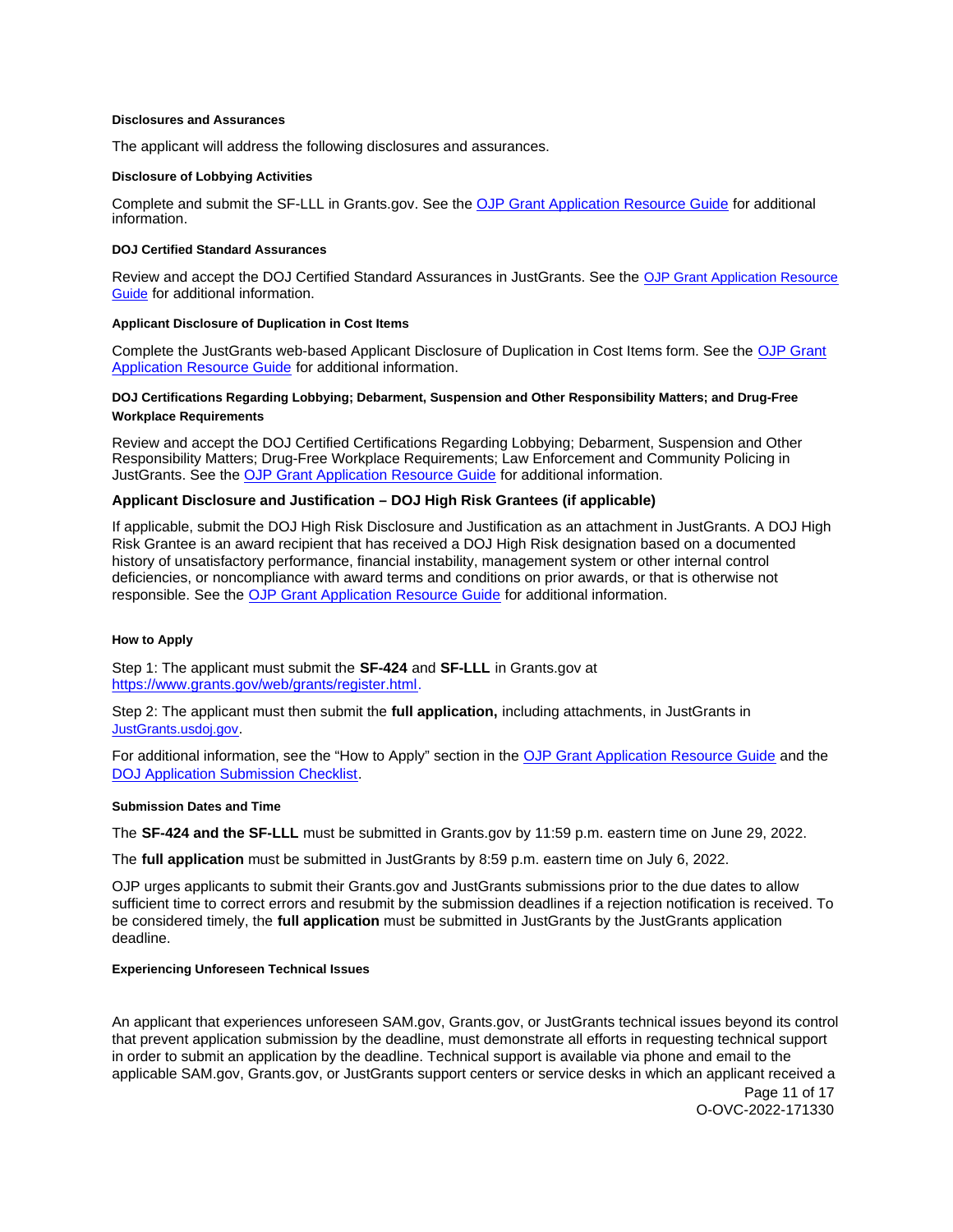<span id="page-12-0"></span>ticket number for resolution. If an applicant misses a deadline due to unforeseen technical difficulties, the applicant may request a waiver to submit an application after the deadline. Note: If an applicant does not submit all the required [Grants.gov](https://Grants.gov) forms by the [Grants.gov](https://Grants.gov) deadline, the applicant will not be able to proceed to the JustGrants portion of the application process.

An applicant experiencing technical difficulties with the following systems must contact the associated support desk indicated below to report the technical issue and receive a tracking number:

- [Grants.gov](https://Grants.gov)  contact the [Grants.gov](https://Grants.gov) Customer Support Hotline
- SAM.gov contact the SAM Help Desk (Federal Service Desk)
- JustGrants contact the JustGrants Support Desk at [JustGrants.Support@usdoj.gov](mailto:JustGrants.Support@usdoj.gov) or 833–872–5175

An applicant requesting a waiver to submit a late application must document their request for technical assistance in an email to the OJP Response Center at [grants@ncjrs.gov](mailto:grants@ncjrs.gov) within 24 hours after the application deadline to request approval to submit its application after the deadline. If an applicant has technical issues with [Grants.gov](https://Grants.gov), the applicant must contact the OJP Response Center within 24 hours of the [Grants.gov](https://Grants.gov) deadline to request approval to submit after the deadline. Waiver requests to submit after the submission deadline must:

- Describe the technical difficulties experienced;
- Include a timeline of the applicant's submission efforts (e.g., what date and time did the error occur, what date and time was action taken to resolve the issue and resubmit; and what date and time did support representatives respond);
- Include an attachment(s) of the complete grant application and all required documentation and material; and
- Include the applicant's Unique Entity Identifier (UEI), any applicable SAM.gov tracking number(s), [Grants.gov](https://Grants.gov) Help Desk, and JustGrants Support Desk Ticket Numbers.

OJP will review each request for late submission and required supporting documentation and notify the applicant whether the request has been approved or denied. For more details on the waiver process, OJP encourages applicants to review the "Experiencing Unforeseen Technical Issues" section in the OJP Grant Application Resource Guide.

## **Application Review Information**

## **Review Criteria**

Applications that meet the basic minimum requirements will be evaluated by peer reviewers. Applications will be evaluated on how the proposed project/program addresses the following criteria:

- 1. Statement of the Problem/Description of the Issue (20%) evaluate the applicant's understanding of the program/issue to be addressed.
- 2. Project Design and Implementation (40%) evaluate the adequacy of the proposal, including the goals, objectives, timelines, milestones, and deliverables.
- 3. Capabilities and Competencies (20%) evaluate the administrative and technical capacity of the applicant to successfully accomplish the goals and objectives.
- 4. Plan for Collecting the Data Required for this Solicitation's Performance Measures (5%) evaluate the applicant's understanding of the performance data reporting requirements and the plan for collecting the required data.
- 5. Budget (10%) evaluate for completeness, cost effectiveness, and allowability (e.g., reasonable, allocable, and necessary for project activities).
- 6. Other Specify (5%). evaluate the resumes of key personnel and time-task plan.

## **Other Review Criteria/Factors**

Other important considerations for OVC include geographic diversity, strategic priorities, available funding, past Page 12 of 17 O-OVC-2022-171330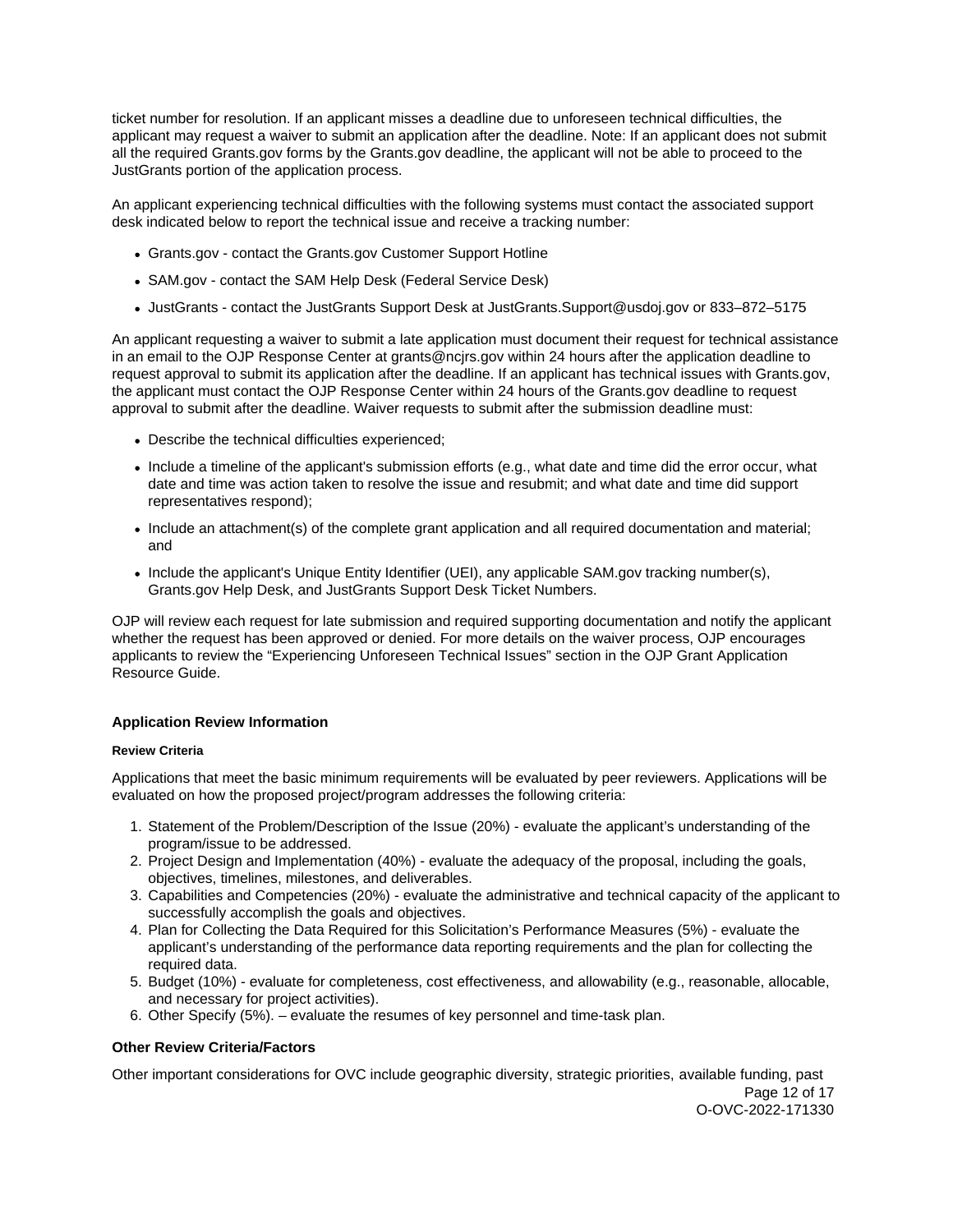<span id="page-13-0"></span>performance, and the extent to which the Budget Worksheet and Budget Narrative (web-based form) accurately explain project costs that are reasonable, necessary, and otherwise allowable under federal law and applicable federal cost principles.

#### **Review Process**

Applications submitted under this solicitation that meet the basic minimum requirements, will be evaluated for technical merit by a peer review panel(s) in accordance with OJP peer review policy and procedures using the review criteria listed above.

OJP screens applications to ensure they meet the basic minimum requirements prior to conducting the peer review. Although specific requirements may vary, the following are common requirements applicable to all OJP solicitations:

- The application must be submitted by an eligible type of applicant.
- The application must request funding within programmatic funding constraints (if applicable).
- The application must be responsive to the scope of the solicitation.
- The application must include all items necessary to meet the basic minimum requirements.

Pursuant to the Part 200 Uniform Requirements, before award decisions are made, OJP also reviews information related to the degree of risk posed by the applicant. Among other things to help assess whether an applicant with one or more prior federal awards has a satisfactory record with respect to performance, integrity, and business ethics, OJP checks whether the applicant is listed in SAM as excluded from receiving a federal award.

In addition, if OJP anticipates that an award will exceed \$250,000 in federal funds, OJP also must review and consider any information about the applicant that appears in the non-public segment of the integrity and performance system accessible through SAM (currently, the Federal Awardee Performance and Integrity Information System, FAPIIS).

**Important note on FAPIIS:** An applicant may review and comment on any information about itself that currently appears in FAPIIS and was entered by a federal awarding agency. OJP will consider such comments by the applicant, in addition to the other information in FAPIIS, in its assessment of the risk posed by the applicant.

Absent explicit statutory authorization or written delegation of authority to the contrary, all final award decisions will be made by the Assistant Attorney General, who may consider not only peer review ratings and OVC recommendations, but also other factors as indicated in this section.

#### **Federal Award Administration Information**

#### **Federal Award Notices**

See the [OJP Grant Application Resource Guide](https://www.ojp.gov/funding/apply/ojp-grant-application-resource-guide#federal-award-notices) for information on award notifications and instructions.

#### **Administrative, National Policy, and Other Legal Requirements**

If selected for funding, in addition to implementing the funded project consistent with the OJP-approved application, the recipient must comply with all award conditions and all applicable requirements of federal statutes and regulations, including the applicable requirements referred to in the assurances and certifications executed in connection with award acceptance. For additional information on these legal requirements, see the "Administrative, National Policy, and Other Legal Requirements" section in the [OJP Grant Application Resource](https://www.ojp.gov/funding/apply/ojp-grant-application-resource-guide#administrative)  [Guide.](https://www.ojp.gov/funding/apply/ojp-grant-application-resource-guide#administrative)

## **Information Technology (IT) Security Clauses**

An application in response to this solicitation may require inclusion of information related to information technology security. See the [OJP Grant Application Resource Guide](https://www.ojp.gov/funding/apply/ojp-grant-application-resource-guide#information-technology) for information on information technology security.

> Page 13 of 17 O-OVC-2022-171330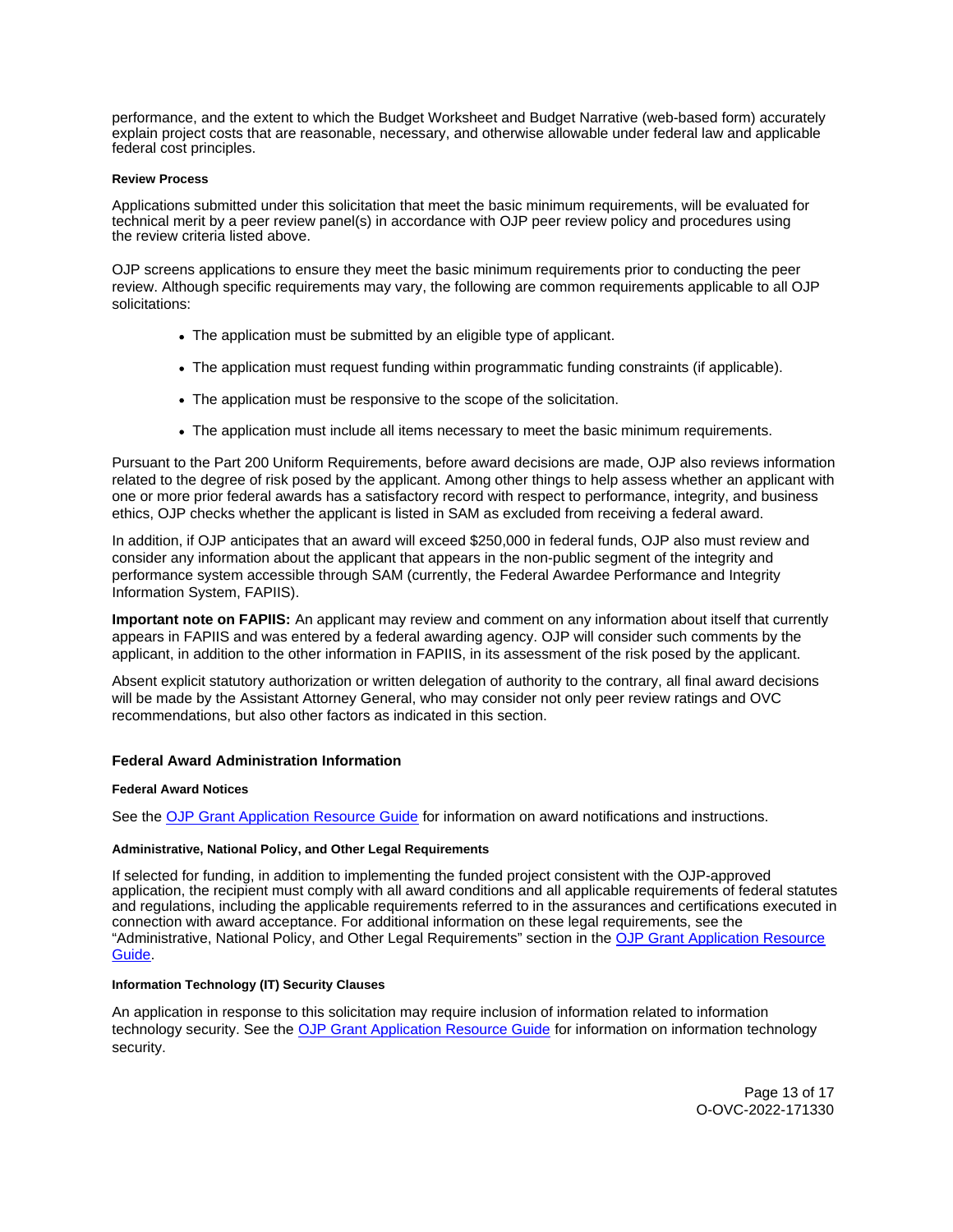### <span id="page-14-0"></span>**General Information about Post-Federal Award Reporting Requirements**

In addition to the deliverables described in the "Program Description" section, all award recipients under this solicitation will be required to submit certain reports and data.

Required reports. Award recipients typically must submit quarterly financial reports, semiannual performance reports, final financial and performance reports, and, if applicable, an annual audit report in accordance with the Part 200 Uniform Requirements or specific award conditions. Future awards and fund drawdowns may be withheld if reports are delinquent. (In appropriate cases, OJP may require additional reports.)

See the [OJP Grant Application Resource Guide](https://www.ojp.gov/funding/apply/ojp-grant-application-resource-guide#general-information) for additional information on specific post-award reporting requirements, including performance measure data.

## **Federal Awarding Agency Contact(s)**

For OJP contact(s), see the solicitation cover page.

For contact information for [Grants.gov,](https://Grants.gov) see the solicitation cover page.

For contact information for JustGrants, see the solicitation cover page.

## **Other Information**

#### **Freedom of Information and Privacy Act (5 U.S.C. 552 and 5 U.S.C. 552a)**

See the [OJP Grant Application Resource Guide](https://www.ojp.gov/funding/apply/ojp-grant-application-resource-guide#foia) for information on the Freedom of Information and Privacy Act (5 U.S.C. 552 and 5 U.S.C. 552a).

## **Provide Feedback to OJP**

See the [OJP Grant Application Resource Guide](https://www.ojp.gov/funding/apply/ojp-grant-application-resource-guide#feedback) for information on how to provide feedback to OJP.

#### **Performance Measures**

| <b>Objectives</b>                                                                                                                                                   | <b>Performance Measures</b>                                                                                | <b>Data Recipient Provides</b>                                                                               |
|---------------------------------------------------------------------------------------------------------------------------------------------------------------------|------------------------------------------------------------------------------------------------------------|--------------------------------------------------------------------------------------------------------------|
| Conceptualize, develop, and<br>produce a user-friendly Resource<br><b>Guide for victim service</b><br>providers, victim advocates,<br>allied professionals, and the | Number of downloads from the OVC<br>website for the Resource Guide<br>overall, and by individual sections. | Number of downloads from the OVC<br>website for the Resource Guide overall,<br>and by individual sections.   |
| public to use in 2023.                                                                                                                                              | Percentage of evaluations rating the<br>materials as satisfactory or better.                               | Number of evaluations of the Resource<br>Guide rating it as "useful" during the<br>current reporting period. |
|                                                                                                                                                                     |                                                                                                            | Number of evaluations of the Resource<br>Guide received during the current<br>reporting period.              |
|                                                                                                                                                                     | Number of visits to the OVC website<br>for the Resource Guide.                                             | Number of "hits" on the OVC website for<br>the Resource Guide during the current<br>reporting period.        |
| Develop and submit a theme<br>statement and narrative for 2024.                                                                                                     | OVC selects one of the submitted                                                                           | Three theme statement options.                                                                               |
|                                                                                                                                                                     | theme statement options.                                                                                   |                                                                                                              |
|                                                                                                                                                                     |                                                                                                            | A final theme narrative based on the<br>selected theme statement.                                            |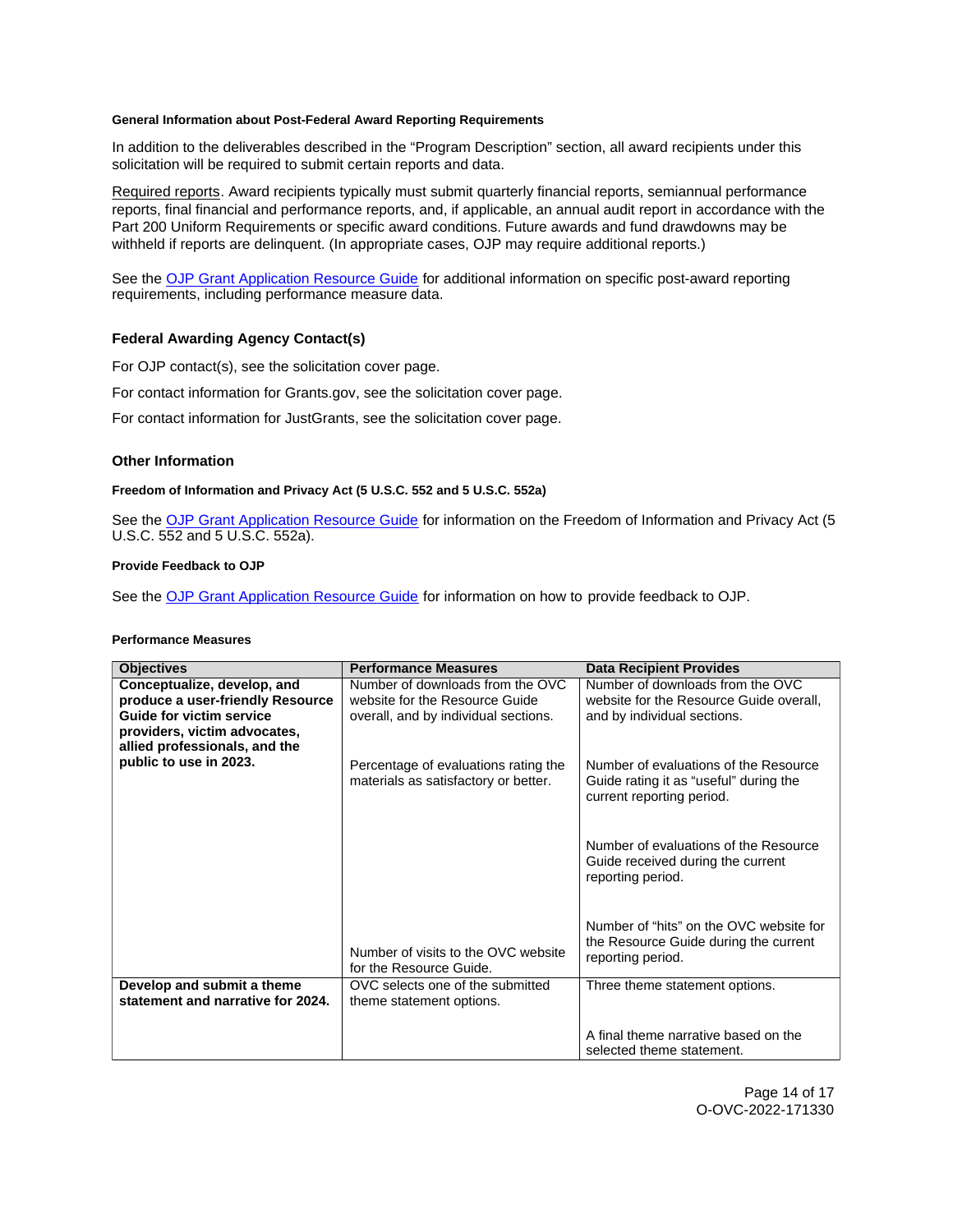#### <span id="page-15-0"></span>**Application Checklist**

#### **OVC FY 2022 National Crime Victims' Rights Week Resource Guide (2023)**

This application checklist has been created as an aid in developing an application. The [DOJ Application](https://justicegrants.usdoj.gov/sites/g/files/xyckuh296/files/media/document/appln-submission-checklist.pdf)  [Submission Checklist](https://justicegrants.usdoj.gov/sites/g/files/xyckuh296/files/media/document/appln-submission-checklist.pdf) is another resource.

#### **What an Applicant Must Do:**

Prior to registering in [Grants.gov:](https://Grants.gov)

• Confirm your Entity's [System Award Management \(SAM\)](https://sam.gov/SAM/) Registration Information (see OJP Grant [Application Resource Guide\)](https://www.ojp.gov/funding/apply/ojp-grant-application-resource-guide#apply)

To register in [Grants.gov](https://Grants.gov):

- Acquire an Authorized Organization Representative (AOR) and a [Grants.gov](https://Grants.gov) username and password (see OJP Grant Application Resource Guide
- Acquire AOR confirmation from the E-Business Point of Contact (E-Biz POC) (see [OJP Grant](https://www.ojp.gov/funding/apply/ojp-grant-application-resource-guide#apply)  [Application Resource Guide\)](https://www.ojp.gov/funding/apply/ojp-grant-application-resource-guide#apply)

To find the funding opportunity:

- Search for the funding opportunity in [Grants.gov](https://Grants.gov) using the opportunity number, Assistance Listing or keyword(s)
- Access the funding opportunity and application package (see Step 7 in the [OJP Grant Application](https://www.ojp.gov/funding/apply/ojp-grant-application-resource-guide#apply)  [Resource Guide\)](https://www.ojp.gov/funding/apply/ojp-grant-application-resource-guide#apply)
- Sign up for [Grants.gov](https://Grants.gov) email [notifications](https://www.grants.gov/web/grants/manage-subscriptions.html) (optional) (see [OJP Grant Application Resource Guide\)](https://www.ojp.gov/funding/apply/ojp-grant-application-resource-guide#apply)
- Read *Important Notice: Applying for Grants in Grants.gov*
- Read OJP policy and guidance on conference approval, planning, and reporting available at <https://www.ojp.gov/funding/financialguidedoj/iii-postaward-requirements#6g3y8>(see [OJP Grant](https://www.ojp.gov/funding/apply/ojp-grant-application-resource-guide#prior-approval)  [Application Resource Guide](https://www.ojp.gov/funding/apply/ojp-grant-application-resource-guide#prior-approval)

#### **Overview of Post-Award Legal Requirements:**

Review the ["Overview of Legal Requirements Generally Applicable to OJP Grants and Cooperative](https://www.ojp.gov/funding/explore/legal-overview-awards)  [Agreements - FY 2022 Awards"](https://www.ojp.gov/funding/explore/legal-overview-awards) in the [OJP Funding Resource Center.](https://www.ojp.gov/funding/explore/legal-overview-awards)

#### **Review Scope Requirement:**

The federal amount requested is within the allowable limit(s) of \$400,000.

## **Review Eligibility Requirement:**

- Native American tribal organizations (other than Federally recognized tribal governments)
- Nonprofits having a 501(c)(3) status with the IRS, other than institutions of higher education
- Nonprofits that do not have a  $501(c)(3)$  status with the IRS, other than institutions of higher education

~~~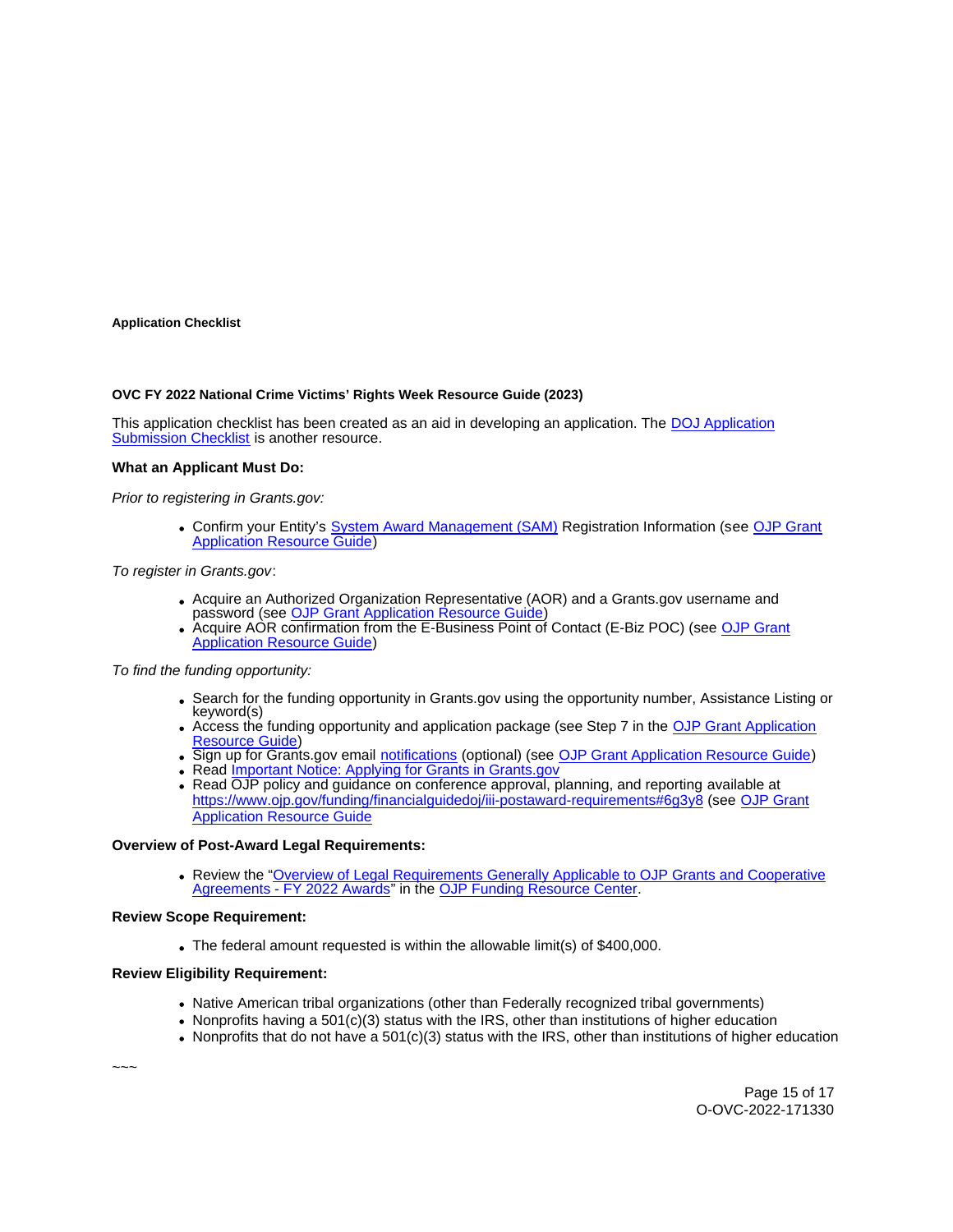#### **Prepare to submit the Application for Federal Assistance standard form (SF)-424 and Disclosure of Lobbying Activities form (SF-LLL)**

- Review Information to complete the Application for Federal Assistance (SF-424) in [Grants.gov](https://Grants.gov)
- Complete Standard Applicant Information (SF-424 information from [Grants.gov\)](https://Grants.gov)
- Submit the **SF-424** and **SF-LLL** in [Grants.gov](https://Grants.gov)

After the SF-424 and SF-LLL submission in [Grants.gov](https://Grants.gov), receive [Grants.gov](https://Grants.gov) email notifications that:

- Submission has been received in [Grants.gov](https://Grants.gov)
- Submission has either been successfully validated or rejected with errors (see OJP Grant Application [Resource Guide\)](https://www.ojp.gov/funding/apply/ojp-grant-application-resource-guide#apply)

If no [Grants.gov](https://Grants.gov) receipt and validation, or if error notifications are received:

Contact [Grants.gov](https://Grants.gov) Customer Support Hotline at 800-518-4726, 606-545-5035, [Grants.gov customer](https://www.grants.gov/web/grants/support.html)  [support,](https://www.grants.gov/web/grants/support.html) or [support@grants.gov](mailto:support@grants.gov) regarding technical difficulties (see OJP Grant Application Resource [Guide\)](https://www.ojp.gov/funding/apply/ojp-grant-application-resource-guide#apply)

Receive email notification to complete application in JustGrants:

Proceed to complete application in JustGrants

## **Content of Application Submission: Critical Application Elements**

The following items are critical application elements required to pass the basic minimum requirements review. If OJP determines that an application does not include the following elements, it will neither proceed to peer review, nor receive further consideration.

- Proposal Abstract
- Proposal Narrative
- Budget Worksheet and Budget Narrative (web-based form)

~~~

## **Budget and Associated Documentation:**

- Indirect Cost Rate Agreement (if applicable) (see [OJP Grant Application Resource Guide\)](https://www.ojp.gov/funding/apply/ojp-grant-application-resource-guide#indirect-cost)
- Financial Management and System of Internal Controls Questionnaire (see [OJP Grant Application](https://www.ojp.gov/funding/apply/ojp-grant-application-resource-guide#fm-internal-controls-questionnaire)  [Resource Guide\)](https://www.ojp.gov/funding/apply/ojp-grant-application-resource-guide#fm-internal-controls-questionnaire)

## **Additional Application Components:**

- Research and Evaluation Independence and Integrity (see [OJP Grant Application Resource Guide\)](https://www.ojp.gov/funding/apply/ojp-grant-application-resource-guide#research-evaluation)
- Request and Justification for Employee Compensation; Waiver (if applicable) (see [OJP Grant](https://www.ojp.gov/funding/apply/ojp-grant-application-resource-guide#limitation-use-award)  [Application Resource Guide\)](https://www.ojp.gov/funding/apply/ojp-grant-application-resource-guide#limitation-use-award)
- Time-Task Plan
- Job Descriptions and Resumes

## **Disclosures and Assurances:**

- [Disclosure of Lobbying Activities \(SF-LLL\)](https://ojp.gov/funding/Apply/Resources/Disclosure.pdf) (see [OJP Grant Application Resource Guide\)](https://www.ojp.gov/funding/apply/ojp-grant-application-resource-guide#disclosure-lobby)
- Applicant Disclosure of Duplication in Cost Items (see [OJP Grant Application Resource Guide\)](https://www.ojp.gov/funding/apply/ojp-grant-application-resource-guide#applicant-disclosure-pending-applications)
- DOJ Certified Standard Assurances (see [OJP Grant Application Resource Guide\)](https://www.ojp.gov/funding/apply/ojp-grant-application-resource-guide#administrative)
- DOJ Certifications Regarding Lobbying; Debarment, Suspension and Other Responsibility Matters; and Drug-Free Workplace Requirements (see [OJP Grant Application Resource Guide\)](https://www.ojp.gov/funding/apply/ojp-grant-application-resource-guide#administrative)
- Applicant Disclosure and Justification DOJ High Risk Grantees (if applicable) (see OJP Grant [Application Resource Guide\)](https://www.ojp.gov/funding/apply/ojp-grant-application-resource-guide#applicant-disclosure-justification)

Submit application in JustGrants:

Application has been successfully submitted in JustGrants

Page 16 of 17 O-OVC-2022-171330